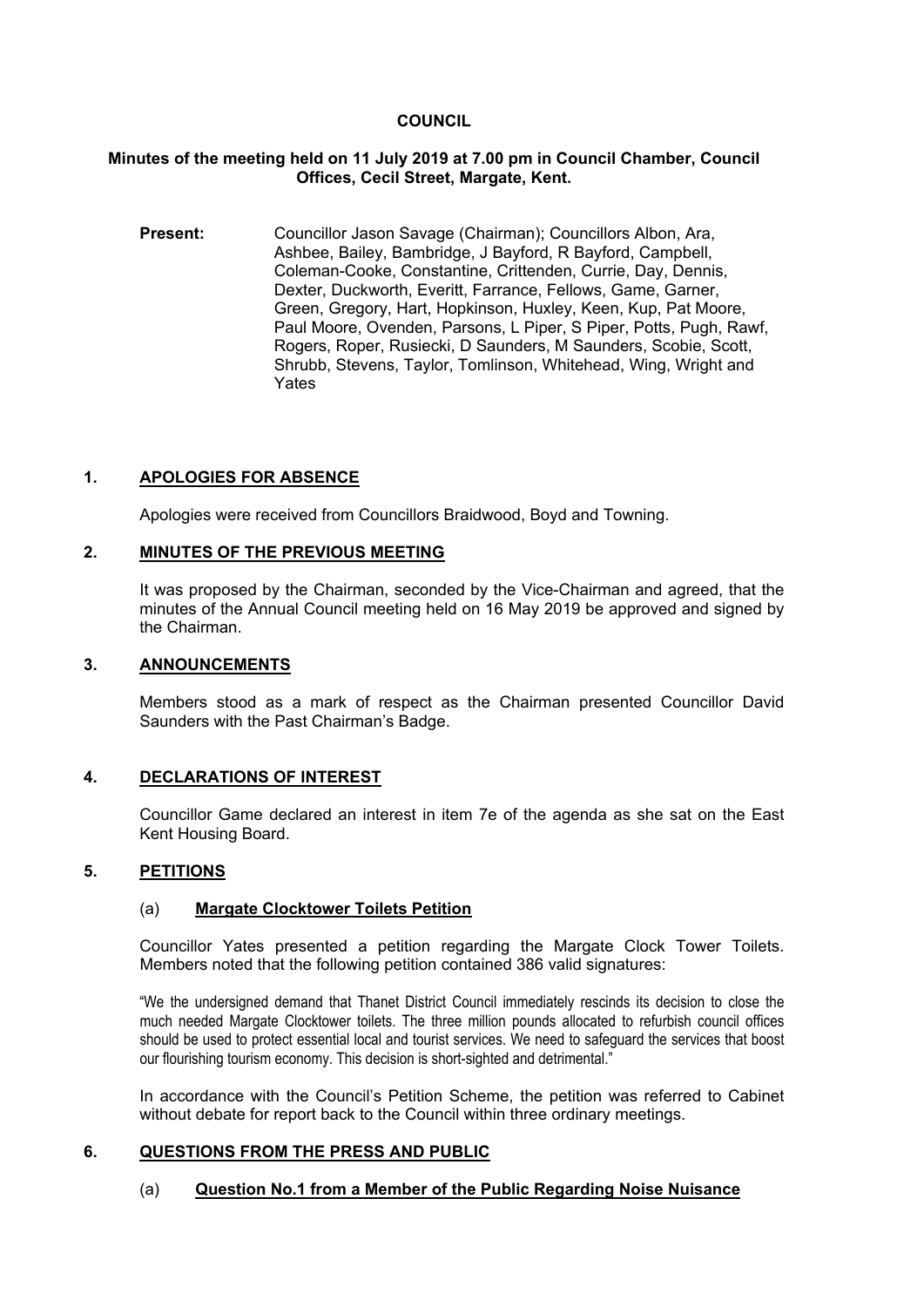Mr Shoul asked Councillor Game the following question:

"Statutory Noise Nuisance policy & practice requires urgent strategic/operational overhaul, rendering it fit-forpurpose to deal with ASB, where residential street disturbances involve car stereo/karaoke/mobile phones functioning as street based sound systems: can a Noise Abatement Officer, liaising out-of-hours with Thanet police be instituted?"

Councillor Game responded with the following points:

- Statutory noise nuisance was defined by the Environmental Protection Act 1990, changes to this would be outside the remit of the Council.
- The Council had an Environmental Enforcement Policy which was currently under review and Mr Shoul's concerns would be fed into this process.
- A statutory nuisance was different to disturbance.
- There was an out of hours service to gather evidence in ongoing cases.
- The Environmental Protection Team investigated over 1000 noise complaints a year, a majority of which were from domestic premises.

## (b) **Question No.2 from a Member of the Public Regarding Hedgerow and Tree Maintenance**

Ms Matwiy asked Councillor Ashbee the following question:

"Will TDC create papertrails as to who orders works on trees and hedgerows so that someone is accountable for any felling and trimming and are they willing to reinstate the full time tree officer?"

Councillor Ashbee responded with the following points:

- Following a recent review, additional processes for works on trees and hedgerows would be imminently adopted by the Open Spaces team.
- Check sheets would be included as part of the ecological risk assessment to ensure compliance was documented. Recommendations are also being sought from the RSPB, the Wildlife Trust and other local authorities.
- The Council would recruit an Arboriculturalist for the district.

### (c) **Question No.3 from a Member of the Public Regarding an Environment and Biodiversity Strategy**

Mr Wise asked the Leader the following question:

"Given the growing public interest and concern with regard to our natural environment, will the Council commit to preparing an Environment and Biodiversity Strategy and associated policies for Thanet, publish a timeline for completion, and include consultation with local experts and other interested parties in the work programme?"

The Leader responded with the following points:

- The Council recognised the increased public interest in the natural environment and understood the need to respond and adapt accordingly.
- There were currently a number of different environmental strategies in place both within the district and Kent wide, such as the Kent Biodiversity Strategy.
- The Council would demonstrate how seriously it took the issue when it considered the declaration of a Climate Emergency motion later in the agenda.

### (d) **Question No.4 from a Member of the Public Regarding Margate Clocktower Toilets**

Ms Ellena asked Councillor Ashbee the following question: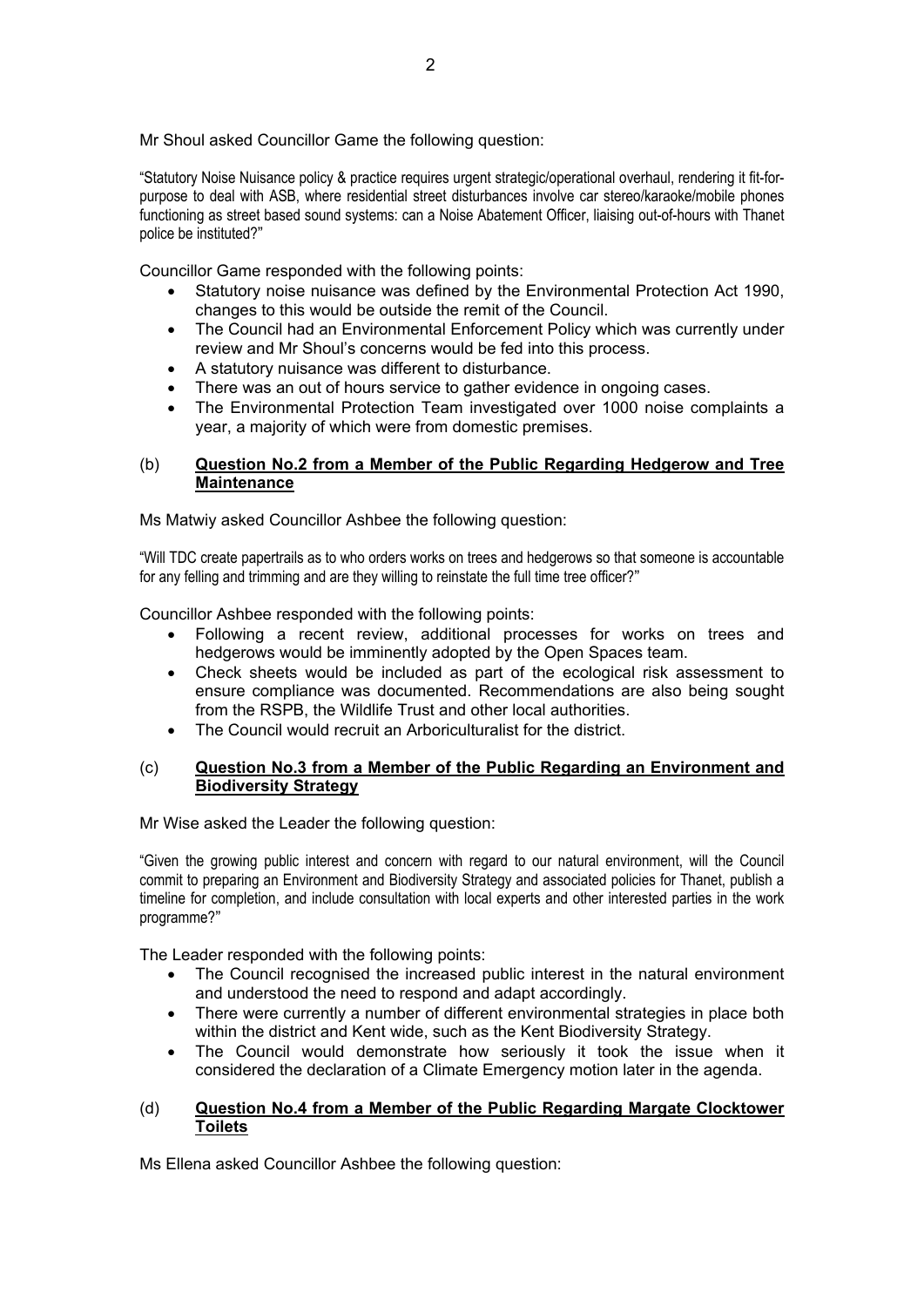"With the high season soon approaching, when will TDC fix and reopen the clocktower toilets to accommodate the vast amount of visitors to the town"

Councillor Ashbee responded with the following points:

- It would cost several thousand pounds to re-open the toilets. The Council did not plan to open the toilets in the near future as they were part of a wider district wide investment strategy that was yet to be agreed.
- There are several other toilets within close proximity that people could use.
- Event organisers should provide additional toilets if this was deemed a requirement by the Council's safety advisory board.

### **7. QUESTIONS FROM MEMBERS OF THE COUNCIL**

### (a) **Question No.1 from a Member Regarding Traveller Incursions**

Councillor Taylor asked Councillor Game the following question:

"How is the new administration going to tackle the expensive Traveller incursions?

Councillor Game responded with the following points:

- A significant amount of activity was underway to address the growing number of unauthorised encampments across the district.
- An Officer Task and Finish Group was set up in February and its work fed into the newly created Traveller Scrutiny Working Group, which had just held its inaugural meeting.
- Updates would be provided to Councillors on this work as it progressed.

### (b) **Question No.2 from a Member Regarding Child Poverty**

Councillor Constantine asked the Leader the following question:

"Child poverty is unchecked and growing in parts of Kent. In my ward Newington recent research shows 52% of all children are living in poverty. Will the leader explain what targets TDC has put in place to mitigate the impact"

The Leader responded with the following points:

- Child poverty was a real issue but not something the Council could tackle alone. It would require a wholesale change, through education, job opportunities, general economic growth and the supply of good housing.
- The Council had a shared responsibility, with other public sector agencies, in mitigating the impacts of child poverty.
- There were a range of interventions funded and delivered by the Council to support residents, including;
	- o 'Fit and Fed' meals during school holidays
	- o 'Step Up' support for those out of work
	- o Discretionary housing payments.
	- o Increased funding to the Citizens Advice Bureau
	- o A limit on the Council's affordable rents to the Local Housing Allowance rate.
	- o The Private Sector Rented team focused on the standard of rented property.
	- o The Local Plan had an affordable housing target of 30%.
	- o The Council worked with Save the Children on the Eat, Sleep, Learn and Play project.

Councillor Constantine followed up her question by asking if a working party could be set up to review what the Council could do to support children in poverty.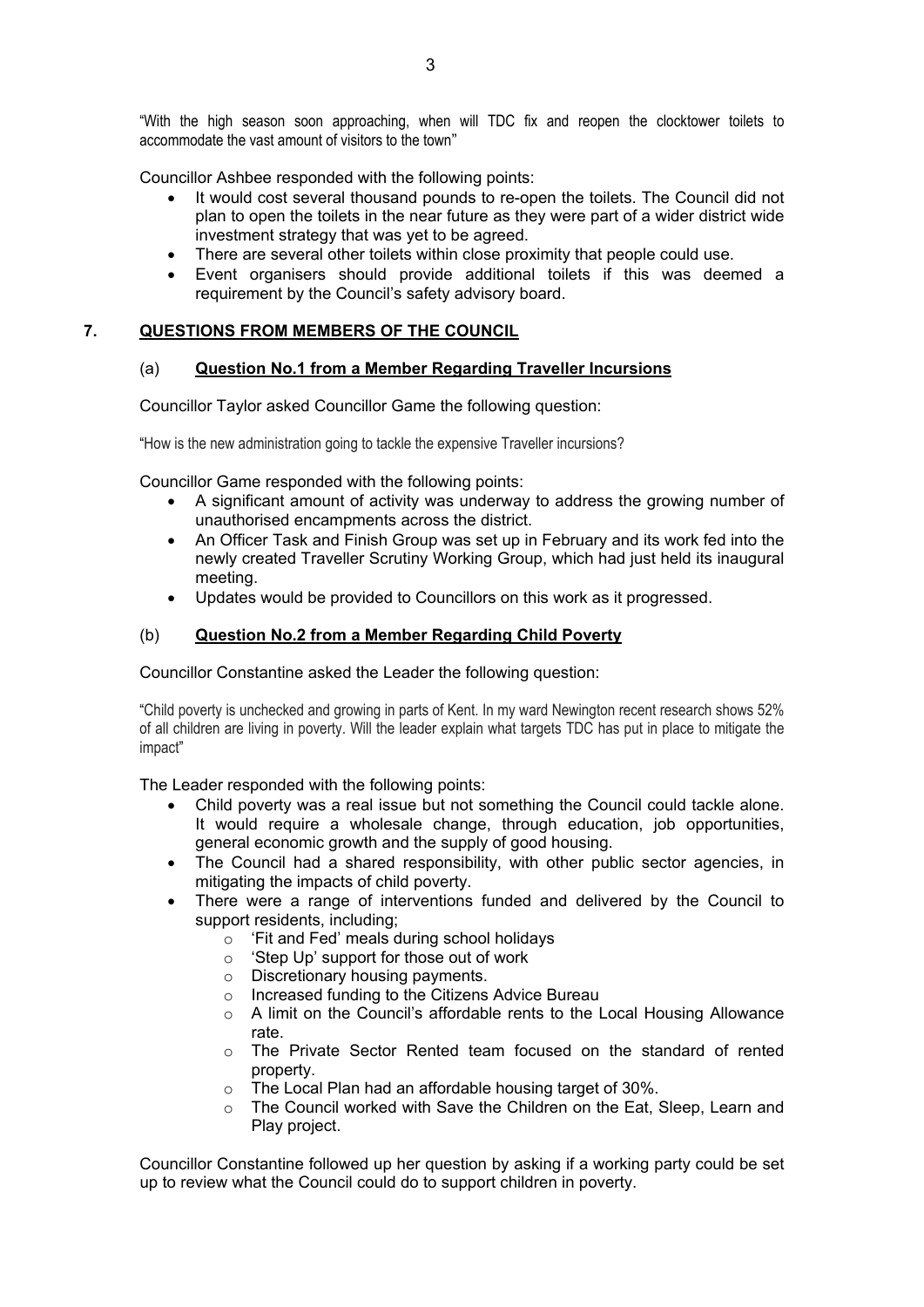The Leader responded that he would meet with Councillor Constantine to discuss the idea.

### (c) **Question No. 3 From a Member Regarding the Restoration of Sites in Cliftonville**

Councillor Currie asked Councillor D Saunders the following question:

"The Newgate Gap shelter, Oval Bandstand, the former Butlins and mini golf sites are derelict or run down areas of Cliftonville West that require development or restoration. This is one of the most deprived wards in the whole of Kent. What is the Council doing to facilitate this process?"

Councillor D Saunders responded with the following points:

- The Council planned to remove the Newgate Shelter roof for safety reasons in the near future. Then community groups would be contacted to discuss a community asset transfer.
- The Oval Bandstand was on the asset disposal list, plans were in place to transfer the Bandstand to a local group in line with the Community Asset Transfer policy.
- The mini golf site was available to let, but there had been no suitable applications. The Council would welcome any suggestions to improve the area from ward Councillors and the community of Cliftonville West generally.
- The former Butlin's site was privately owned, however the Council would monitor any plans for the site.

Councillor Currie followed up his question by asking if the Council would publish a regular quarterly update about the sites to keep the public updated.

Councillor D Saunders responded that Members would be kept up to date regarding asset disposals once the legal process had been completed.

### (d) **Question No.4 from a Member Regarding Appointment of a Tree Officer**

Councillor Duckworth asked Councillor Ashbee the following question:

"Considering that we currently have no Trees Officer within the council, can you confirm when one will be appointed and whether that position will be a council position or done on a contract basis, considering the necessity of both the role and of solid employment within our area?"

Councillor Ashbee responded with the following point:

 The Council would recruit an Arboricultralist. This post would be employed by the Council.

Councillor Duckworth followed up her question by asking what specific measures were being put in to place to bring these kind of contracts in house and monitor the work undertaken.

Councillor Ashbee responded that following a recent review, a number of additional processes for works on trees and hedgerows would be imminently adopted. As part of the ecological risk assessment there would be a check sheet to ensure compliance was documented.

### (e) **Question No.5 from a Member Regarding East Kent Housing**

Councillor Whitehead asked the Leader the following question: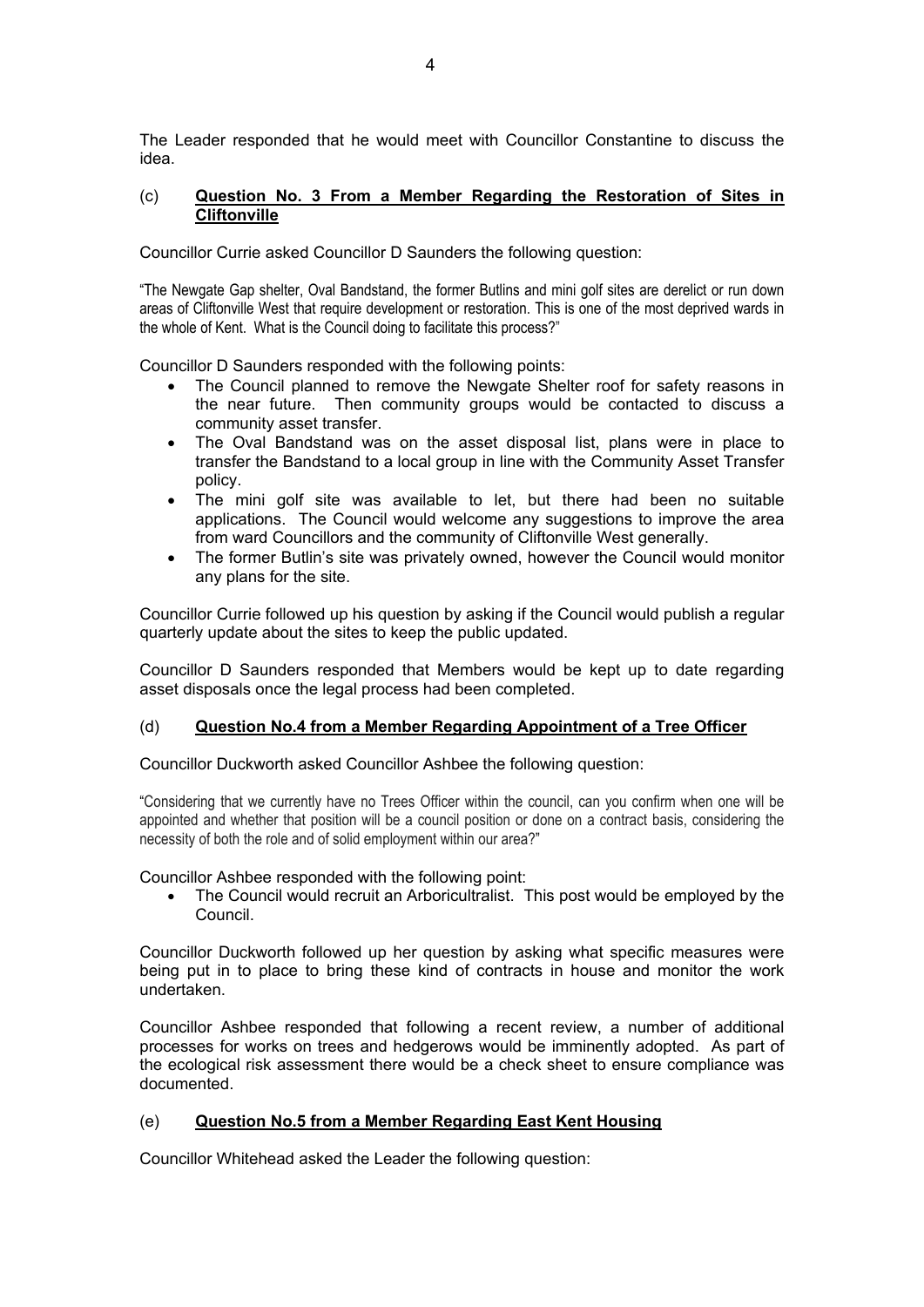"Considering the failures in relation to the East Kent Housing contract, can you tell me what measures are underway to ideally bring our housing back to in house management, and in the interim to protect tenants who have been failed in terms of health and safety under current management"

The Leader responded with the following points:

- The Council was alerted to the failure of the gas safety contract in May 2019, by which time 130 Council properties did not have a valid Landlord Gas Safety Report (LGSR).
- The situation was similar in the other East Kent Councils.
- The current position has improved, as at 9 July 2019 there were 13 outstanding.
- Recovery measures were put in place and alternative contractors had been issued works.
- LGSR's were a statutory health and safety requirement. The Council's top priority was the safety of tenants.
- The Health and Safety Executive was aware of the position and the recovery arrangements. The Council was also required to report any significant breaches of the required standards to the Regulator for Social Housing.
- The Council's Monitoring Officer was required to report the situation to Members formally and a paper had been drafted for the July meeting of Cabinet. The report would be accompanied by a further report setting out the circumstances, recovery actions and future intervention options. Both reports have been circulated to all Councillors and would be published on the Council's website on 15 July 2019.
- Alternative arrangements for the future management of the Council's housing stock, would be considered by Cabinet on 25 July 2019.
- The Council was committed to ensuring that the recently highlighted issues with tenant health and safety were urgently resolved, and that the Council would consider all of the available options to secure the best possible future management arrangements for Council tenants.

Councillor Whitehead followed up her question by asking if the Council monitored the impact that housing placements had on vulnerable people.

The Leader responded that Councillor Whitehead's concerns were noted.

### (f) **Question No.6 from a Member Regarding Community Safety**

Councillor Rawf asked Councillor Game the following question:

"Considering that we have recently had a high profile racially motivated incident, can you tell me what measures are in place to guarantee that we are ensuring that Thanet is a safe and welcoming place for all visitors and residents"

Councillor Game responded with the following points:

- The Council was unable to comment on ongoing Police investigations however it was committed to providing a safe and welcoming environment for visitors and residents.
- The Council worked with the other statutory agencies in the Thanet Community Safety Partnership and with the local community through regular neighbourhood engagement meetings.
- The Police Community Liaison Officer, who specialised in incidents of this type, worked within the co-located team in the council office which enabled the Council to be fully engaged with providing support.
- Every incident of hate crime was discussed at police threat risk and harm meetings. Victim and Perpetrator information is discussed and action plans were developed as applicable.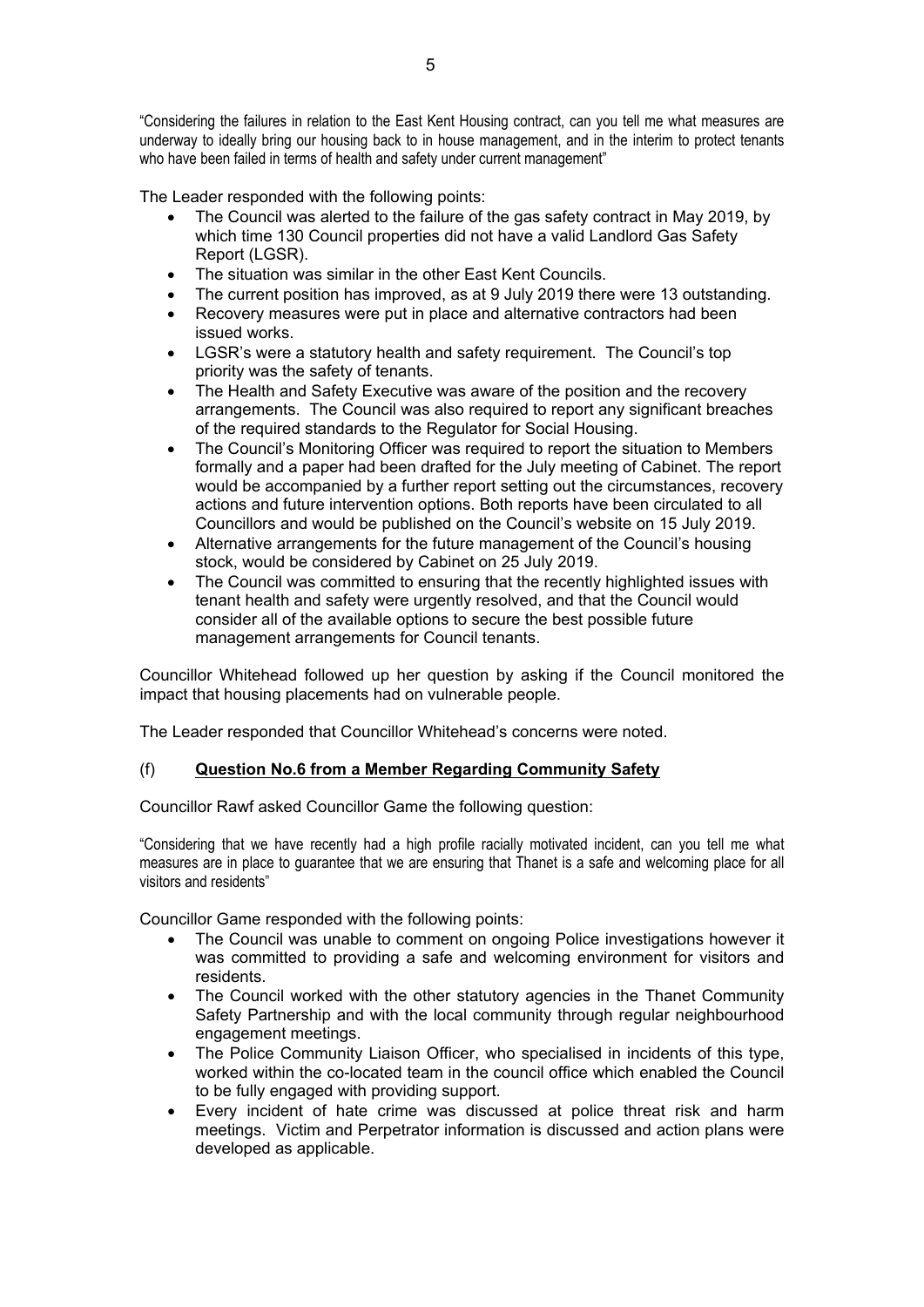Councillor Rawf followed up his question by asking if the Council would look at existing projects to encourage diversity and equality within the district.

Councillor Game responded that the Council was committed to encouraging diversity and equality for those living and visiting the district. She offered to meet with Councillor Rawf to explore what could be done.

# (g) **Question No.7 from a Member Regarding Member Training**

Councillor Hopkinson asked Councillor Pugh the following question:

"As councillors, we are likely to encounter residents requiring mental health assistance, sometimes urgently, as part of our casework. Would the council therefore consider providing first aid mental health training to help members recognise mental health warning signs and direct residents towards appropriate help?"

Councillor Pugh responded with the following points:

- Councillors could request training on a wide variety of topics.
- Councillors were encouraged to complete the learning needs analysis (LNA) that had recently been circulated. This document helped Councillors identify gaps in their knowledge and was the basis upon which the member training programme was created.
- Responses to the LNA and the draft training programme would be considered by the Member Training Group.

Councillor Hopkinson followed up his question by asking what was Cllr Pugh's personal view on the need for training?

Councillor Pugh responded that he agreed that Members did encounter residents with a variety of needs including mental health requirements. He offered to meet with Councillor Hopkinson to explore the issue further.

### **8. NOTICE OF MOTION**

### (a) **Motion - Climate Change Emergency**

It was proposed by Councillor Yates and seconded by Councillor Garner that:

"This Council resolves to:

- o Declare a climate emergency;
- $\circ$  Pledge to do what is within our powers and resources to make Thanet District Council carbon neutral by 2030, taking into account both production and consumption emissions;
- $\circ$  Call on Westminster to provide the powers and resources to make the 2030 target possible;
- $\circ$  Continue to work with partners across the county and region to deliver this new goal through all relevant strategies;
- o Requests the council investigate all possible sources of external funding and match funding to support this commitment."

In accordance with council procedure rule 3.7, the Leader provided a response to the motion.

The Leader proposed, Councillor Ashbee seconded and Members agreed to discuss the motion.

Following being put to the vote the motion was agreed and would be referred to Cabinet.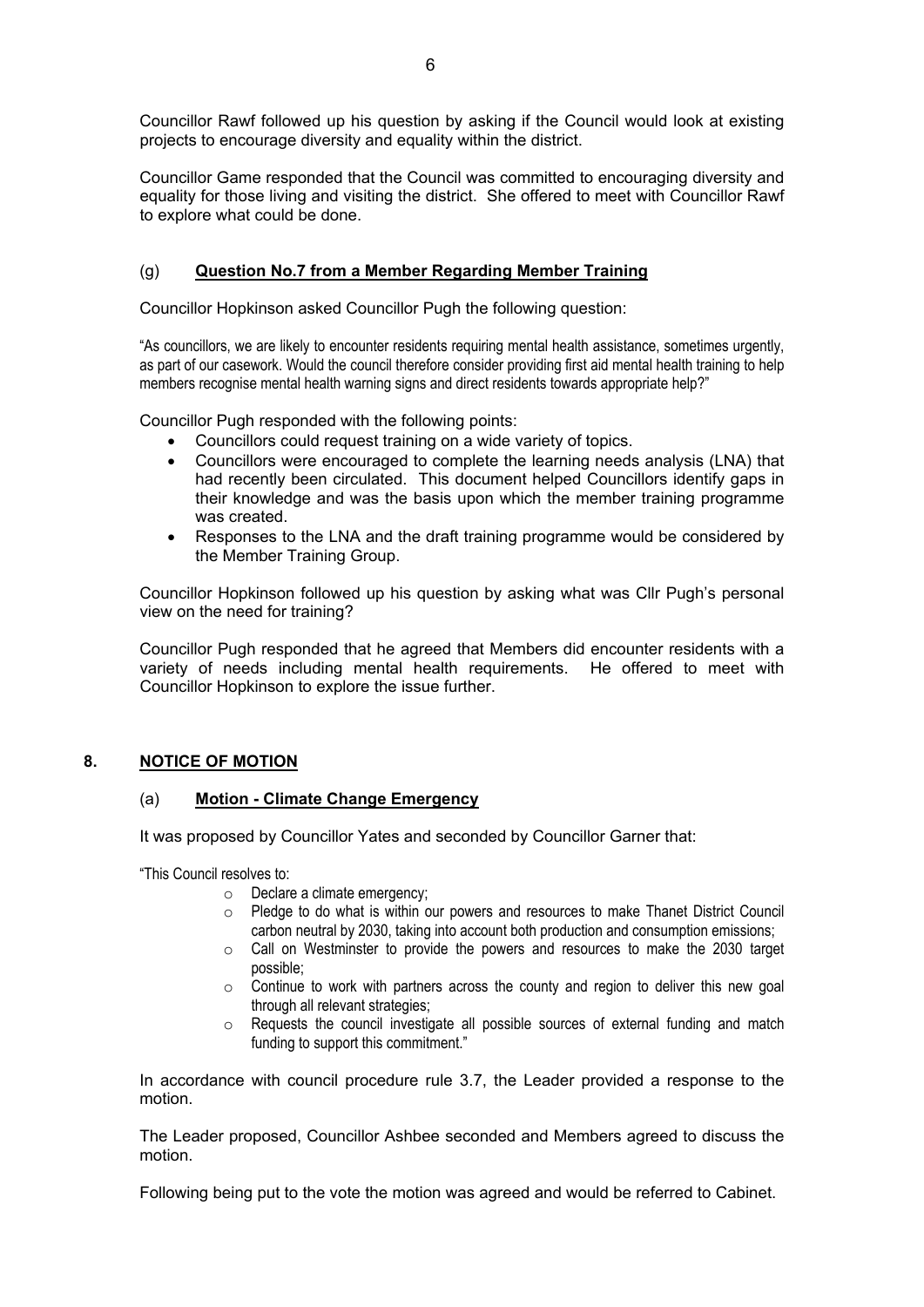# (b) **Motion - The Council's System of Governance**

It was proposed by Councillor Reverend Piper and seconded by Councillor Roper that:

"That Council Members have a debate this evening to consider gathering information that may provide members, at a later date, the opportunity to examine the option of changing our system of governance, from the current Cabinet led system to a Committee led system. There are many councils across the UK, including Maidstone Council and Canterbury City Council, who have successfully adopted the committee system."

In accordance with council procedure rule 3.7, Councillor Pugh provided a response to the motion.

Councillor Pugh proposed, The Leader seconded and Members agreed to discuss the motion.

#### Councillor Everitt proposed an amendment, seconded Councillor Albon as follows:

"That Council calls upon the four political groups and the single non-aligned Councillor to work together to identify preferred options for changing our system of governance, from the current Cabinet led system to a Committee led system, and then submit those options to the Constitutional review Working Party for consideration. There are many councils across the UK, including Maidstone Council and Canterbury City Council, who have successfully adopted the committee system."

Councillor Reverend Piper proposed, Councillor Dennis seconded and Members agreed that the amended motion become the substantive motion.

Following being put to the vote the motion was agreed.

### **9. LEADERS REPORT**

During his report the Leader covered the following areas:

- Automatic Number Plate Recognition went live in Trinity Square Car Park.
- Cabinet would consider the sale of freehold lease for the Dreamland site.
- Finance surgeries had been held this month to allow the public to inspect the Council's accounts.
- Funding had been received to provide new services in Ramsgate to help support rough sleepers.
- In June events had taken place in Dalby Square, Cliftonville funded by the National Lottery Heritage Fund and the Council.
- Ellington Park would receive a significant grant to fund improvements to the Park.
- Following a significant number of complaints about recent hedgerow work undertaken around the Winter Gardens, a number of new processes have been introduced to the Council's practices.
- The opening of the Turner Prize 2019 exhibition was just three months away.
- Thanet beaches had been awarded more blue flags and had received 21 beach awards, this was more than any other council in the country.

Councillor Everitt as Leader of the Labour Party responded with the following points:

- The positive developments mentioned in the Leaders report were welcome.
- The failure of the East Kent Housing (EKH) had been brought about through a failure of governance and management.
- The concept of EKH had been opposed by the Labour group when it was initially set up.
- East Kent Audit Partnership's audit of EKH had found a number of shortcomings within the organisation.
- EKH had no forward plan or records of decisions made listed on its website.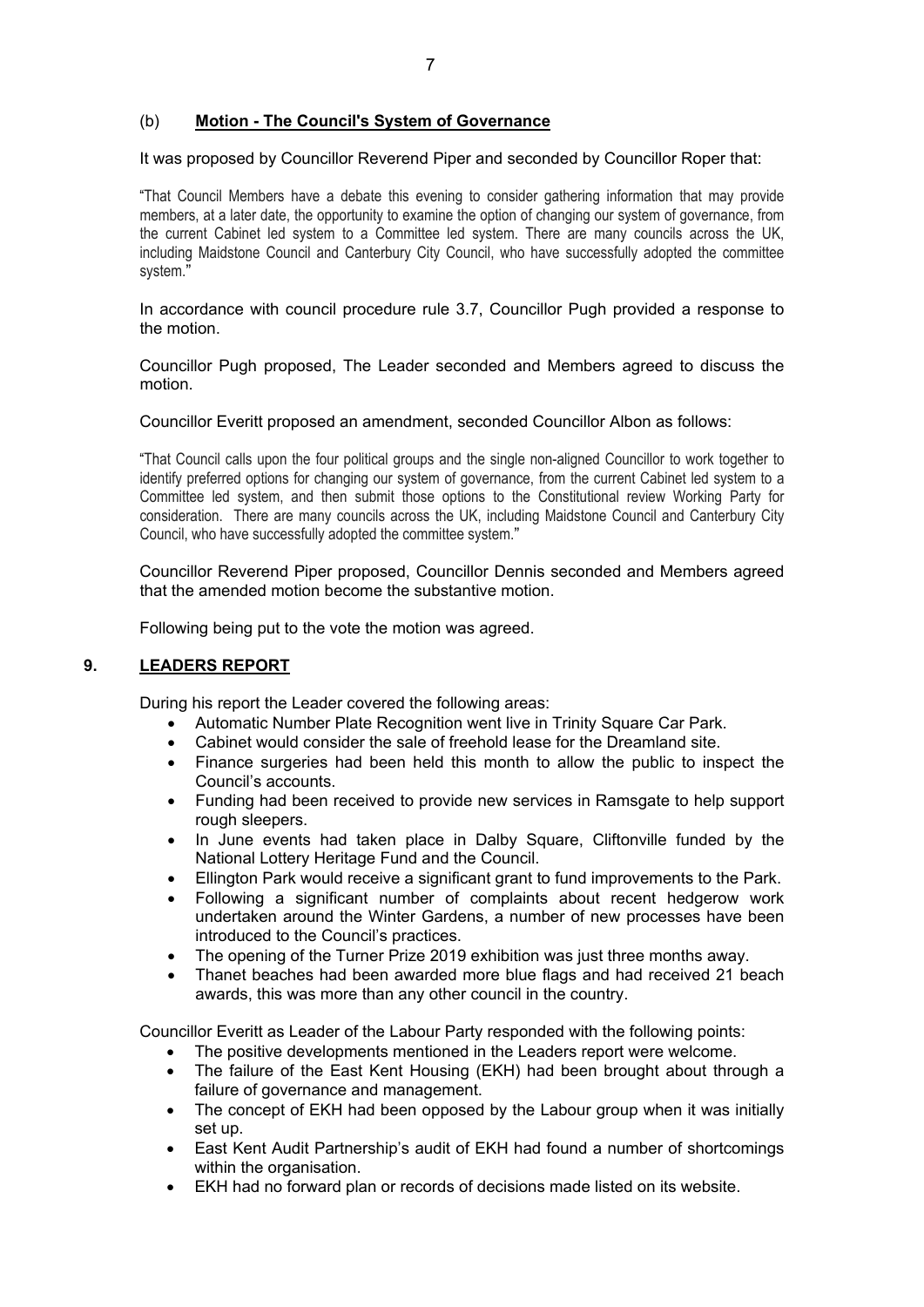The Leader replied to Councillor Everitt's comments with the following points:

 The Council had been open about the shortcomings and accepted that something needed to be done. Cabinet would look at options for the future when it met on 25 July.

Councillor Reverend Piper as leader of the Thanet Independents Party made the following points:

- It was striking that the Council was listening to the public and communicating far better than it had done previously.
- The Council was not trying to hide its problems. The Monitoring Officer's report showed that the EKH issue was being taken very seriously.

Councillor Roper as leader of the Green Party made the following points:

- The Leaders report showed that the public was being listened to and that the Council was responding.
- It would be good if the Council would continue to listen when considering the provision of public toilets.

# **10. REPORT OF THE CHAIRMAN OF THE OVERVIEW AND SCRUTINY PANEL**

Councillor Campbell, the Chairman of the Overview and Scrutiny Panel (OSP), presented his report and the following points were noted:

 The report detailed the work of the Panel and its work programme. Panel had met once since the last meeting of Council and had decided to set up a five member working group to look at the issue of Travellers in the district.

### **11. REPRESENTATION ON OUTSIDE BODIES**

The Leader proposed, Councillor Everitt seconded and Members agreed the list of executive and non-executive outside bodies as shown in annex 1 and annex 2 of the report for the municipal year 2019-20.

Members also agreed that Councillor Farrance be the representative on Powell Cotton Museum and Quex House, and agreed the list nominations to the non-executive outside bodies for the municipal year 2019-20 as shown in the Members Notes, namely;

| <b>Name of Outside Body</b>                   | No. of<br><b>Reps</b> | Representatives 2019/20<br>(Councillor) |
|-----------------------------------------------|-----------------------|-----------------------------------------|
| Citizens Advice Bureau, Thanet                | 2                     | Rawf<br>Keen                            |
| East Kent Housing Area Board                  | 2                     | Whitehead<br>Huxley                     |
| East Kent Housing Board                       |                       | Game                                    |
| Millmead Children's Centre<br>Partnership Ltd | 1                     | Duckworth                               |
| <b>Multiple Sclerosis Society</b>             | 1                     | Gregory                                 |